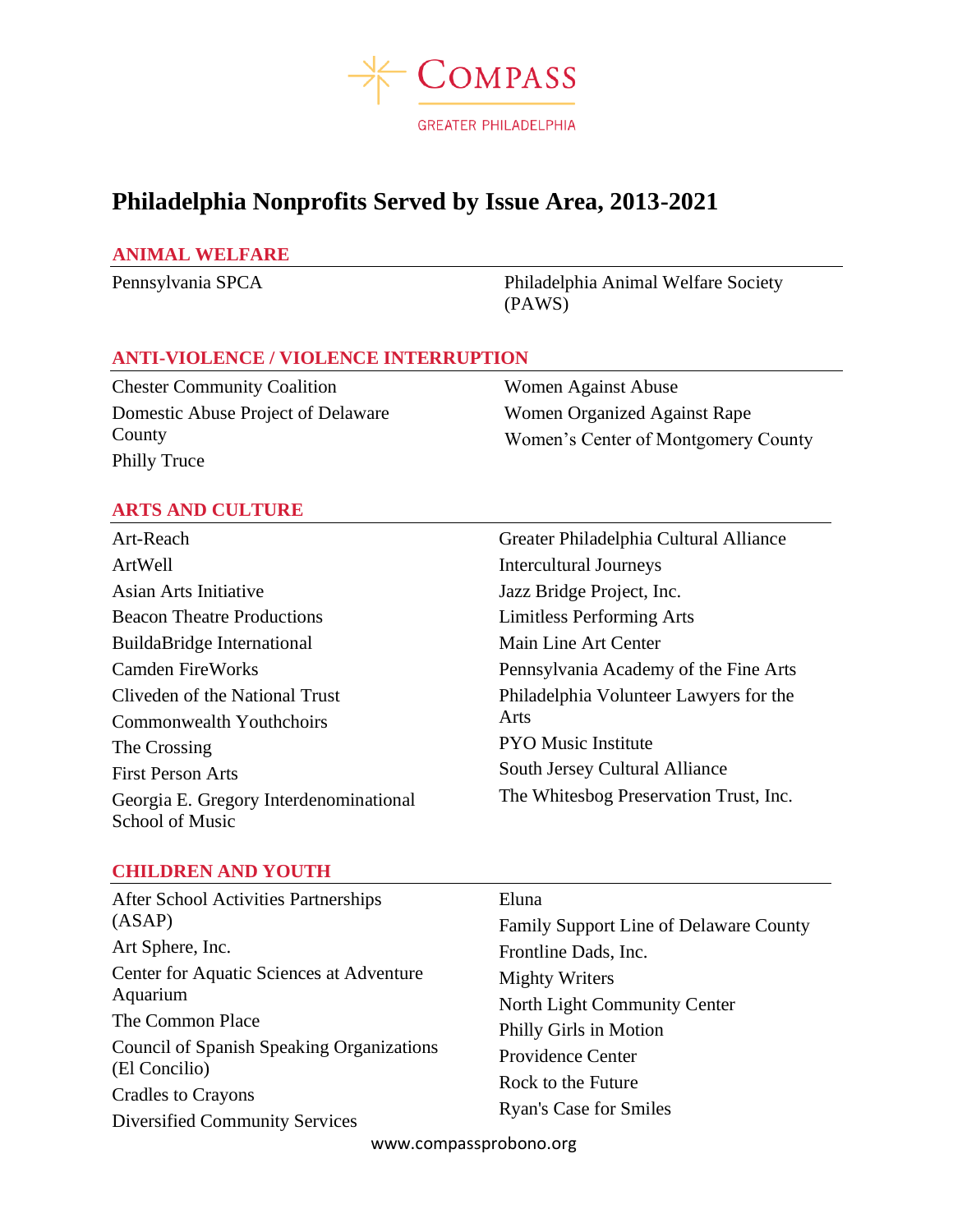

Simon's Heart Smith Memorial Playground and Playhouse Summer Search Philadelphia Students Run Philly Style Team Up Philly

The Unscripted Project Uplift Center for Grieving Children Variety - The Children's Charity of the Delaware Valley Zhang Sah

## **DISABILITY SERVICES**

Harmony Theater, Inc. Judith Creed Horizons for Achieving Independence (JCHAI)

Pennsylvania Assistive Technology Foundation Programs Employing People

Philadelphia

Sustainable Business Network of Greater

#### **ECONOMIC DEVELOPMENT**

African-American Chamber of Commerce ImpactPHL

#### **EDUCATION**

Campus Philly Center for Literacy City Year Philadelphia Coded by Kids College Together Community Learning Center Food Moxie Fresh Artists Graduate! Philadelphia Hope Partnership for Education Horizons Greater Philadelphia International Ballet Exchange J. Lewis Crozer Library Jounce Partners Junior Achievement of Southeastern Pennsylvania Mercy Neighborhood Ministries of Philadelphia Montgomery Early Learning Centers (now known as Wonderspring) Need in Deed Norris Square Community Alliance PHENND Philadelphia Education Fund The RJ Leonard Foundation Sow Good Now Steppingstone Scholars Urban Tree Connection Welcoming the Stranger West Oak Lane Charter School YESPhilly (Youth Empowerment Services)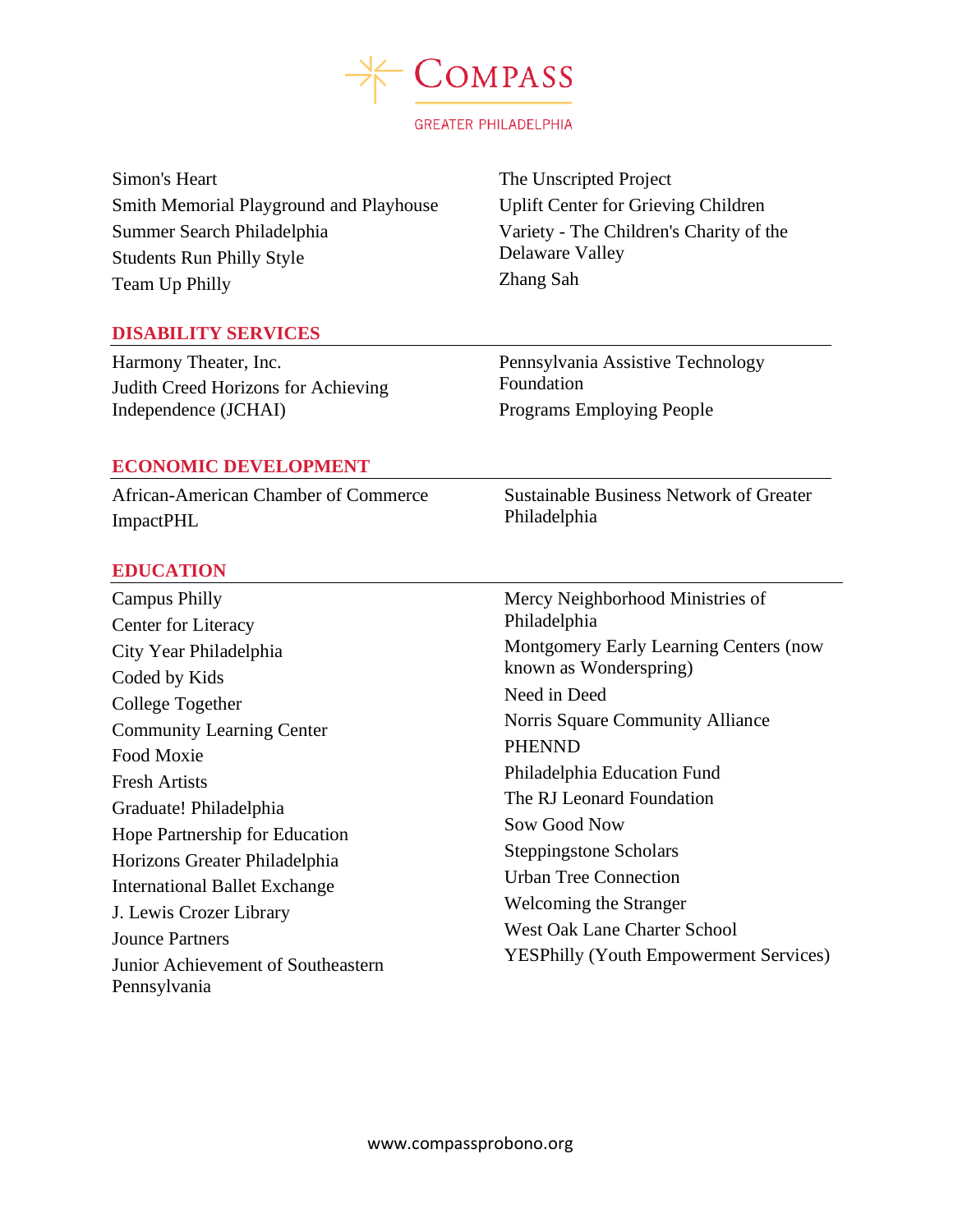

#### **ENVIRONMENT**

Cloud 9 Rooftop Farm Delaware Valley Green Building Council (now known as Green Building United)

#### **FOOD SECURITY**

The Food Trust Manna on Main Street

## **GENDER EQUITY**

Schuylkill Center for Environmental Education

Small Things, Inc. Sunday Suppers

Avis Chase Women's Association Chester County Fund for Women and Girls

## **HEALTH CARE**

The Behavioral Wellness Center Bringing Hope Home Fred's Footsteps Gateway HorseWorks Health Care Improvement Foundation La Comunidad Hispana

Living Beyond Breast Cancer Maternal and Child Health Consortium of Chester County Pettaway Pursuit Foundation Quest Therapeutic Services

#### **HOUSING AND HOMELESSNESS**

Bethesda Project Friends Association for Care and Protection of Children

Philadelphia Interfaith Hospitality Network Rebuilding Together Philadelphia

#### **HUMAN SERVICES**

ACHIEVEability American Red Cross Broad Street Ministry The Better Living Center, CDC Chester Eastside, Inc. Congreso des Latinos Unidos Depaul USA ElderNet of Lower Merion and Narberth Face to Face Families Forward Philadelphia

Family Service Association of Bucks County Habitat for Humanity Philadelphia Interfaith Center of Greater Philadelphia Jewish and Family Children's Service of Greater Philadelphia Lutheran Settlement House Maternity Care Coalition Neighbor to Neighbor Community Development Corporation, Inc.